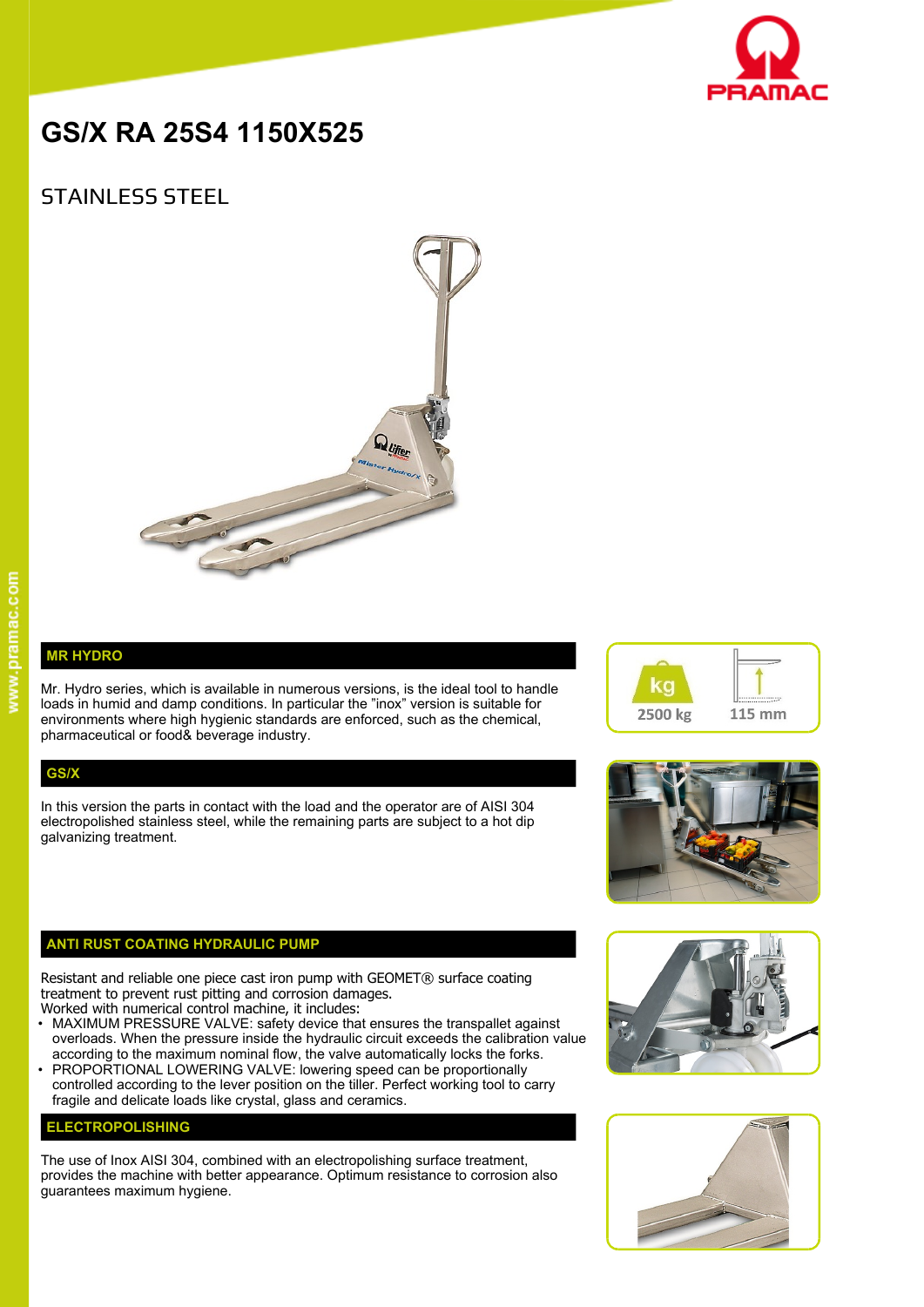|   |    | LIFTER     |
|---|----|------------|
|   |    | Manual     |
|   |    | Pedestrian |
| Q | Кg | 2500       |
| c | mm | 600        |
| x | mm | 932        |
| ν | mm | 1192       |
|   |    |            |

| Weights                      |    |      |
|------------------------------|----|------|
| 2.1 Service weight           | Κg | 64   |
| 2.2 Axle load, laden rear    | Κg | 1796 |
| 2.2 Axle load, laden front   | Kg | 768  |
| 2.3 Axle load, unladen rear  | Κg | 21   |
| 2.3 Axle load, unladen front | Κq |      |

| <b>Tyres/Chassis</b>                         |     |    |                   |
|----------------------------------------------|-----|----|-------------------|
| 3.1 Tyres: front wheels                      |     |    | <b>NYLON INOX</b> |
| 3.1 Tyres: rear wheels                       |     |    | <b>NYLON INOX</b> |
| 3.2 Tyre size: Steering wheels - Diameter    |     | mm | 200               |
| 3.2 Tyre size: Steering wheels - Width       |     | mm | 50                |
| 3.3 Tyre size: Load rollers - Diameter       |     | mm | 82                |
| 3.3 Tyre size: Load rollers - Width          |     | mm | 60                |
| 3.5 Tyre size: rear wheels - Q.ty (X=driven) |     | nr | 4                 |
| 3.5 Rear balancing axle                      |     |    | No                |
| 3.6 Tread, front                             | b10 | mm | 155               |
| 3.7 Tread, rear                              | b11 | mm | 375               |
|                                              |     |    |                   |

| <b>Dimensions</b>                          |               |    |      |
|--------------------------------------------|---------------|----|------|
| 4.4 Lift height                            | h3            | mm | 115  |
| 4.9 Height of tiller in drive position max | h14           | mm | 1160 |
| 4.15 Height, lowered                       | h13           | mm | 85   |
| 4.19 Overall lenght                        | 11            | mm | 1550 |
| 4.20 Lenght to face of forks               | $\mathsf{I2}$ | mm | 400  |
| 4.21 Overall width                         | b1            | mm | 525  |
| 4.22 Fork dimensions - Thickness           | s             | mm | 50   |
| 4.22 Fork dimensions - Width               | e             | mm | 150  |
| 4.22 Fork dimensions - Lenght              |               | mm | 1150 |
| 4.25 Distance between fork arms            | b5            | mm | 525  |
| 4.32 Ground clearance, centre of wheelbase | m2            | mm | 35   |
| 4.34 Aisle width                           | Ast           | mm | 1835 |
| 4.35 Turning radius                        | Wa            | mm | 1367 |
|                                            |               |    |      |

| <b>Performance data</b>   |         |    |
|---------------------------|---------|----|
| 5.2 Lifting speed laden   | strokes | 13 |
| 5.2 Lifting speed unladen | strokes | 13 |
|                           |         |    |